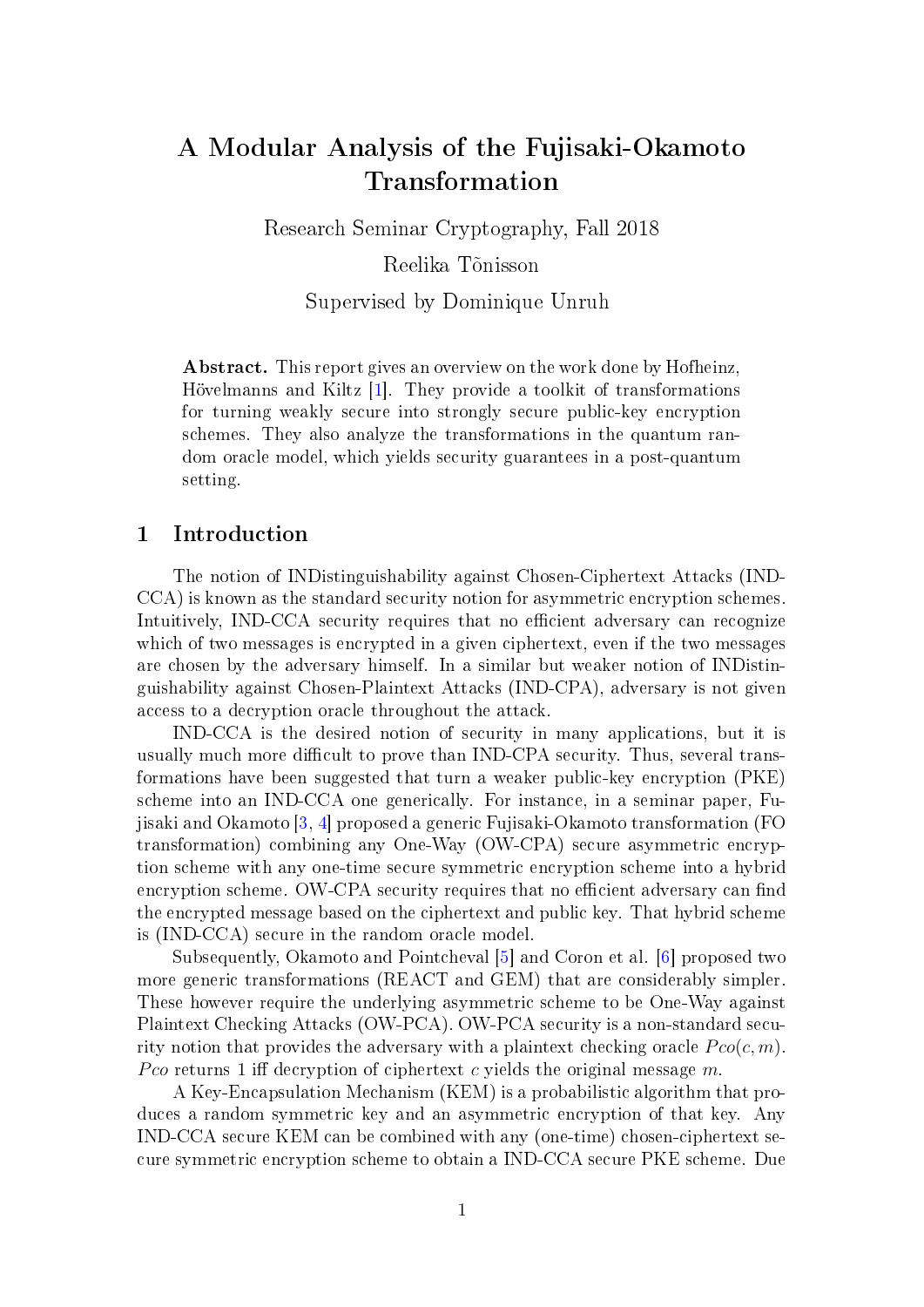to the efficiency and versatility, in practice one often works with hybrid encryption schemes derived from a KEM. For that reason the primary goal of the paper will be constructing IND-CCA secure KEMs.

In many cases, cryptosystems that use hash functions are very difficult or even impossible to prove based only on simple assumptions about the hash function (like collision-resistance). Instead, we would like to use the fact that a hash function behaves like a totally random function. That is called analyzing protocols in the Random Oracle Model (ROM). So, instead of using a hash function  $H : M \to N$ , we model the hash function as a uniformly randomly chosen function out of the space of all functions from  $M$  to  $N$ . This randomly chosen function is called a random oracle.

We also consider security games in the Quantum Random Oracle Model (QROM). The difference from classical ROM is that we consider quantum adversaries that are given quantum access to the random oracles involved, and classical access to all other oracles (e.g., plaintext checking or decapsulation oracles).

The above FO and REACT/GEM transformations have a couple of small but important disadvantages.

- Tightness. The security reduction of the FO transformation [\[3,](#page-11-1) [4\]](#page-11-2) in the random oracle model is not tight, i.e., it loses a factor of  $q_G$ , the number of random oracle queries. A non-tight security proof results in considerably less efficient schemes. The  $REACT/GEN$  transformations have a tight security reduction. However they require the underlying encryption scheme to be OW-PCA secure. Many natural lattice-based encryption scheme are not OW-PCA secure and it is difficult to build an IND-CPA or OW-PCA secure encryption scheme from an OW-CPA secure one, with a tight security reduction.
- Correctness error. Both FO and REACT/GEM transformation require the underlying asymmetric encryption scheme to be perfectly correct, i.e., not having a decryption error. In general, one cannot exclude the fact that even a small decryption error could be exploited by a concrete IND-CCA attack against FO-like transformed schemes.

Note that all the figures in this report are taken from the original article  $[1]$ .

### 2 Preliminaries

For  $n \in \mathbb{N}$ , let  $[n] := \{1, \ldots, n\}$ . For a set S, |S| denotes the cardinality of S. For a finite set S, we denote the sampling of a uniform random element x by  $x \stackrel{\$}{\leftarrow} S$ and we denote the sampling according to some distribution  $\mathcal{D}$  by  $x \leftarrow \mathcal{D}$ . By  $[[B]]$ we denote the bit that is 1 if the Boolean Statement B is true, and otherwise 0. Algorithms. Denote the deterministic computation of an algorithm A on input x by  $y := A(x)$ . We denote algorithms with access to an oracle O by  $A^{O}$ . Unless stated otherwise, we assume all algorithms to be probabilistic and denote the computation by  $y \leftarrow A(x)$ .

**Random Oracles.** We will model hash functions  $H : \mathcal{D}_H \to \mathcal{T}(H)$  as random oracles. To keep record of the queries issued to H, we will use a hash list  $\mathcal{L}_{H}$  that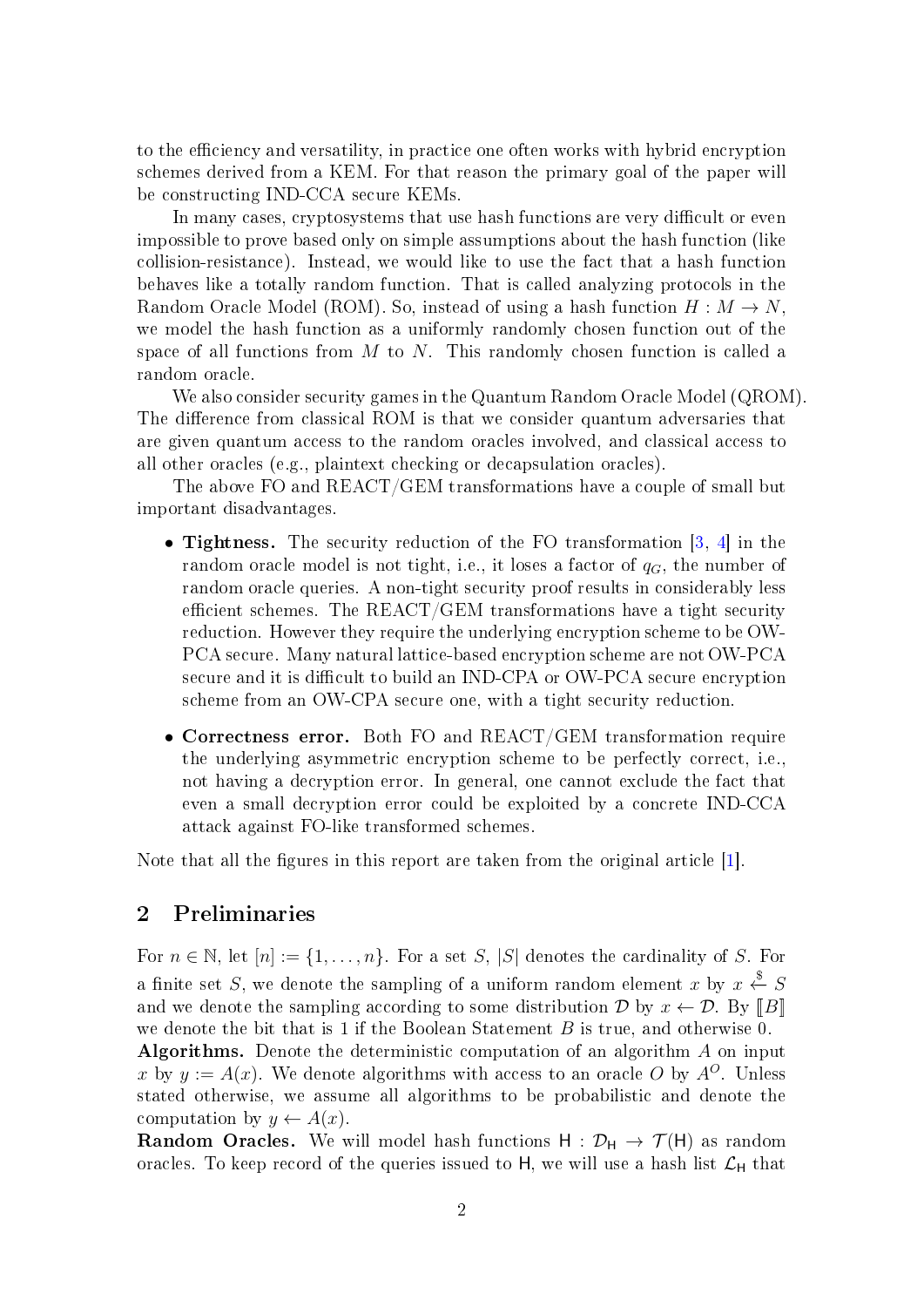contains all tuples  $(x, H(x))$  of arguments  $x \in \mathcal{D}_H$  that H was queried on and the respective answers H(x). We make the convention that  $H(x) = \perp$  for all  $x \notin \mathcal{D}_H$ .

<span id="page-2-0"></span>

| <b>GAME COR:</b>                                                     | <b>GAME COR-RO:</b>                            |
|----------------------------------------------------------------------|------------------------------------------------|
| $\vert$ 01 $(\,pk, sk) \leftarrow$ Gen                               | 05 $(pk, sk) \leftarrow$ Gen                   |
| $\big\vert 02 \, m \leftarrow A(\mathit{sk}, \mathit{pk}) \big\vert$ | 06 $m \leftarrow A^{G(\cdot)}(sk, pk)$         |
| 03 $c \leftarrow \textsf{Enc}(pk, m)$                                | 07 $c \leftarrow \textsf{Enc}(pk, m)$          |
| 04 return [Dec(sk, c) = $m$ ]                                        | 08 return $\left[\text{Dec}(sk, c) = m\right]$ |

Figure 1: On the left there is a correctness game COR for PKE in the standard model but on the right COR-RO for PKE defined relative to a random oracle G.

In the following subsection 2.1 in the original paper the authors define and explain following parts of a public-key encryption scheme:

- Syntax what a public-key encryption scheme  $PKE = (Gen, Enc, Dec)$  consist of and are the algorithms Gen, Enc, Dec used;
- Correctness what it means for a public-key encryption scheme to be  $\delta$ -correct. (see figure [1\)](#page-2-0). Note that the correctness definition in the standard model is a special case of the one in the random oracle model, where the number of random oracle queries is zero and hence  $\delta(q_G)$  is a constant;
- Min-Entropy For  $(pk, sk) \leftarrow$  Gen and  $m \in \mathcal{M}$ , they define the min-entropy of  $\textsf{Enc}(pk, m)$  by  $\gamma(pk, m) := -\log \max_{c \in C} \Pr_{r \leftarrow \mathcal{R}}[c = \textsf{Enc}(pk, m; r)]$ . PKE is  $\gamma$ -spread if for every key pair  $(pk, sk) \leftarrow$  Gen and every message  $m \in \mathcal{M}$ , we have  $\gamma(pk, m) > \gamma$ .
- <span id="page-2-1"></span>• Security - define three security notions for public-key encryption (See Definition 1 and Figure [2\)](#page-2-1).

| <b>GAME OW-ATK:</b>                            | $PCO(m \in \mathcal{M}, c)$                         |
|------------------------------------------------|-----------------------------------------------------|
| $ 09 (pk, sk) \leftarrow$ Gen                  | 14 return $\operatorname{Dec}(sk, c) = m$           |
| 10 $m^* \stackrel{\$}{\leftarrow} \mathcal{M}$ |                                                     |
| 11 $c^* \leftarrow \text{Enc}(pk, m^*)$        | $C\text{VO}(c \neq c^*)$                            |
| 12 $m' \leftarrow A^{O_{\text{ATK}}}(pk, c)$   | 15 $m := \textsf{Dec}(sk, c)$                       |
| 13 return $PCO(m', c^*)$                       | 16 return $\llbracket m \in \mathcal{M} \rrbracket$ |

Figure 2: Games OW-ATK, with  $ATK \in \{CPA, PCA, VA, PCVA\}$  for PKE, where  $P co(\cdot, \cdot)$  is the Plaintext Checking Oracle and  $Cvo(\cdot)$  is the Ciphertext Validity Oracle.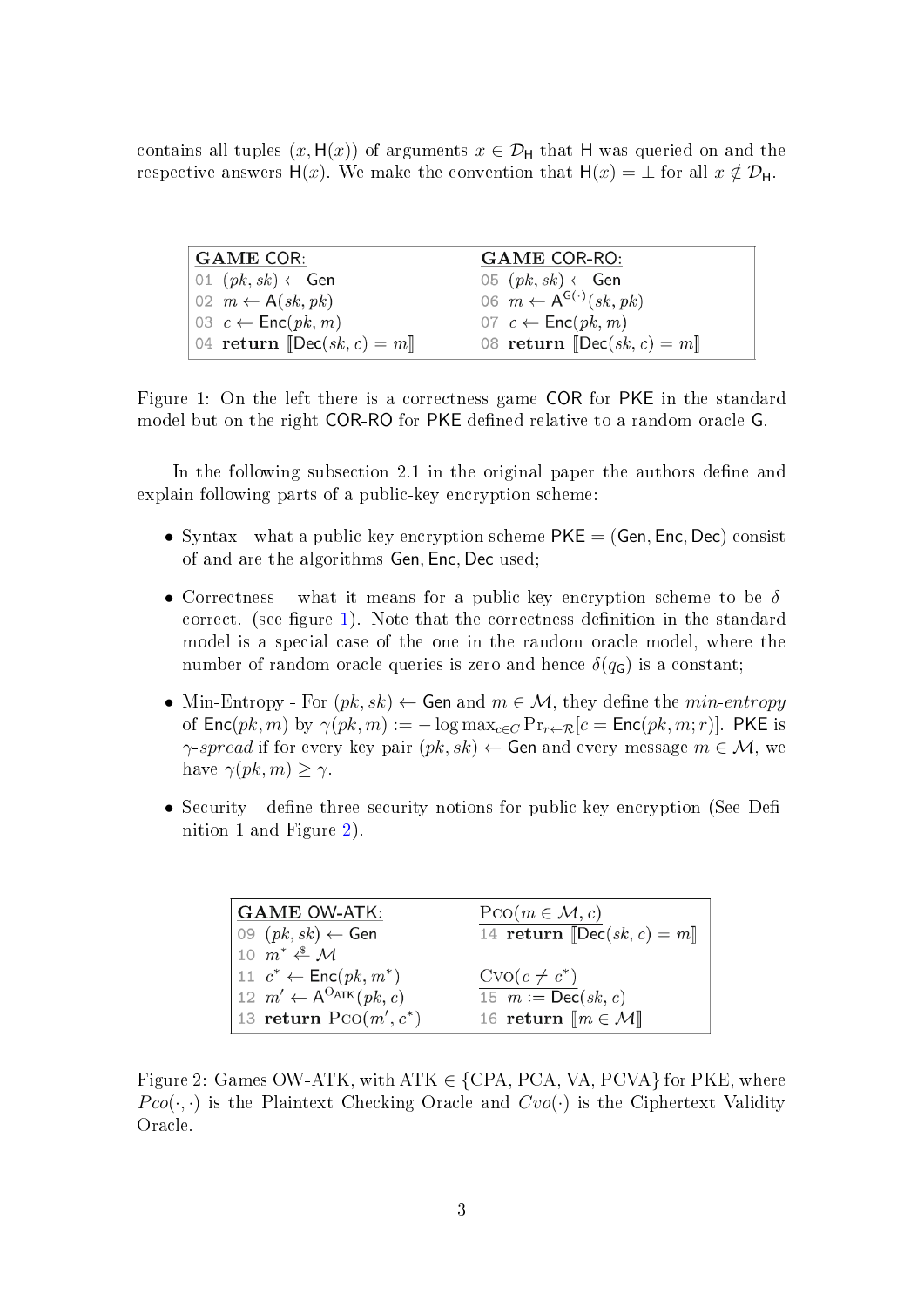**Definition 1.** (OW-ATK for PKE). Let PKE = (Gen, Enc, Dec) be a public-key encryption scheme with message space M. For  $ATK \in \{CPA, PCA, VA, PCVA\}$ , we define  $OW-ATK$  games as in Figure [2,](#page-2-1) where

$$
O_{\mathsf{ATK}} := \begin{cases} - & \mathsf{ATK} = \mathsf{CPA} \\ PCO(\cdot, \cdot) & \mathsf{ATK} = \mathsf{PCA} \\ CVO(\cdot) & \mathsf{ATK} = \mathsf{VA} \\ PCO(\cdot, \cdot), CVO(\cdot) & \mathsf{ATK} = \mathsf{PCVA} \end{cases}
$$

,

We define the  $OW-ATK$  advantage function of an adversary  $A$  against PKE as

 $Adv_{\mathsf{PKE}}^{\mathsf{OW-ATK}}(\mathsf{A}) := Pr[\mathsf{OW-ATK}_{\mathsf{PKE}}^{\mathsf{A}} \Rightarrow 1]$ 

**Remarks.** The definition of the plaintext checking oracle implicitly disallows queries on messages  $m \in \mathcal{M}$ . (that means  $Pco(m \notin \mathcal{M}, c)$  yields  $\perp$ ) This restriction is important because otherwise the ciphertext validity oracle  $Cvo(\cdot)$  could be simulated as  $Cvo(m) = Pco(\perp, c)$ . Also, the ciphertext validity oracle implicitly disallows queries on the challenge ciphertext  $c^*$ .

Usually, the adversary wins the one-way game iff its output equals the challenge message. Instead, in game  $\mathsf{OW\text{-}ATK}$  the correctness of message  $m'$  is checked using the Pco oracle, which returns 1 iff  $Dec(sk, c^*) = m'$ . The two games have statistical difference  $\delta$ , if PKE is  $\delta$ -correct.

Additionally the authors defined IND-CPA and IND-CCA. Also, OW-ATK and IND-CPA security is defined in the random oracle model, where PKE and adversary A are given access to a random oracle H.

**Definition 2.** (IND-CPA for PKE). Let PKE = (Gen, Enc, Dec) be a public-key encryption scheme with message space  $M$ . Define the IND-CPA game as in Figure [3.](#page-3-0)

The IND-CPA advantage function of an adversary  $A = (A_1, A_2)$  against PKE  $(A_2)$ has binary output) as

$$
Adv_{\mathsf{PKE}}^{\mathsf{IND}\text{-}\mathsf{CPA}}(\mathsf{A}) := \left| \Pr[\mathsf{IND}\text{-}\mathsf{CPA}^{\mathsf{A}} \Rightarrow 1] - \frac{1}{2} \right|
$$

<span id="page-3-0"></span>

| GAME IND-CPA                                 | <b>GAME IND-CCA</b>                        | $\text{DECAPS}(c \neq c^*)$    |
|----------------------------------------------|--------------------------------------------|--------------------------------|
| 01 $(pk, sk) \leftarrow$ Gen                 | 07 $(pk, sk) \leftarrow$ Gen               | 13 $K := \text{Decaps}(sk, c)$ |
| $02 \; b \stackrel{\$}{\leftarrow} \{0,1\}$  | 08 $b \stackrel{\$}{\leftarrow} \{0,1\}$   | 14 return $K$                  |
| $  03 (m_0^*, m_1^*, st) \leftarrow A_1(pk)$ | 09 $(K_0^*, c^*) \leftarrow$ Encaps $(pk)$ |                                |
| 04 $c^* \leftarrow \textsf{Enc}(pk, m_b^*)$  | 10 $K_1^* \leftarrow \mathcal{K}$          |                                |
| $\vert 05 \, b' \leftarrow A_2(pk, c^*, st)$ | 11 $b' \leftarrow A^{DECAPS}(c^*, K_b^*)$  |                                |
| 06 return $\llbracket b' = b \rrbracket$     | 12 return $\llbracket b' = b \rrbracket$   |                                |

Figure 3: Games IND-CPA for PKE and IND-CCA game for KEM.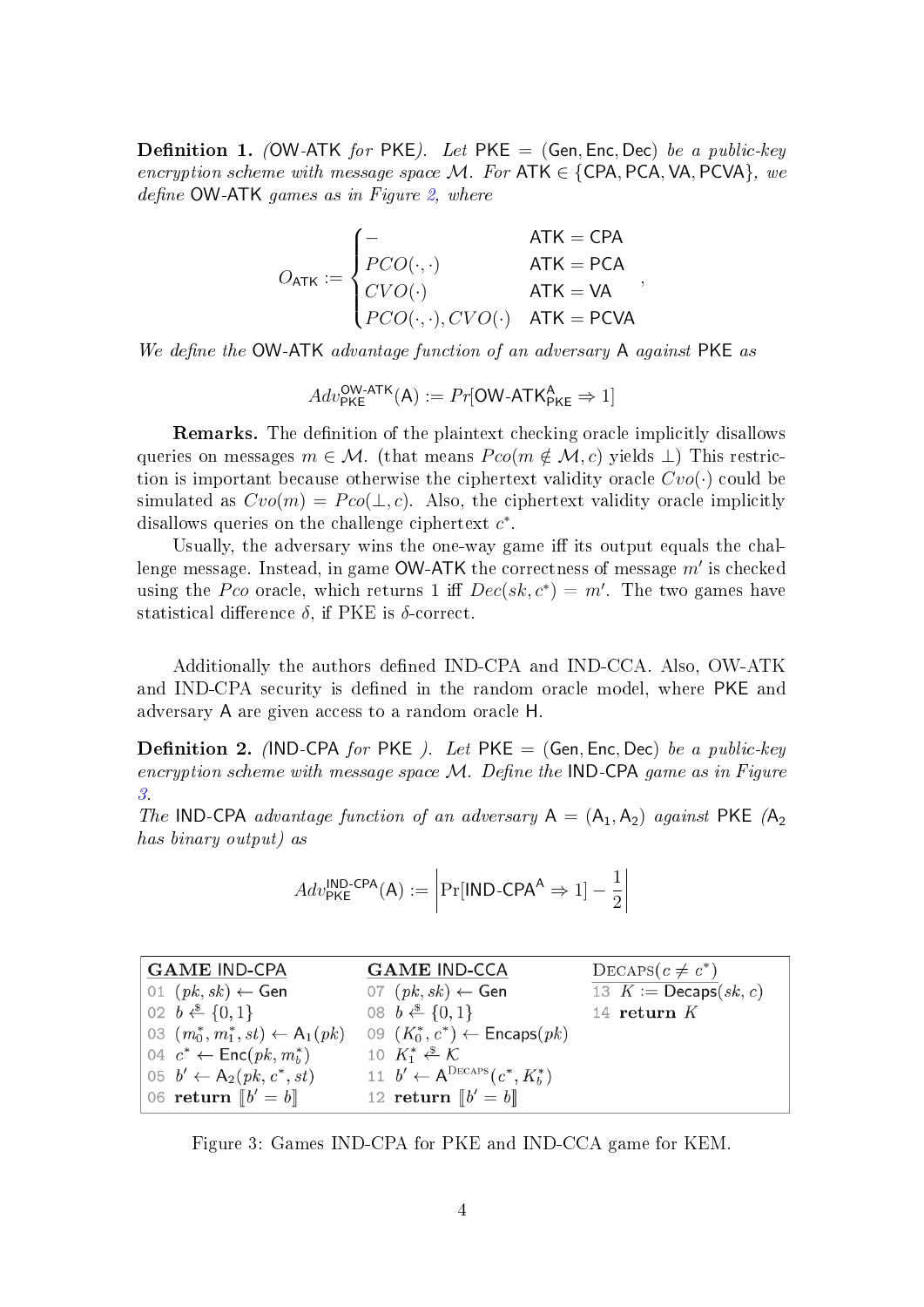**Definition [3.](#page-3-0)** (IND-CCA for KEM). Define the IND-CCA game as in Figure 3. The IND-CCA advantage function of an adversary A (with a binary output) against KEM as

$$
Adv_{\mathsf{KEM}}^{\mathsf{IND}\text{-}\mathsf{CCA}}(A) := \left| \Pr[\mathsf{IND}\text{-}\mathsf{CCA}^{\mathsf{A}} \Rightarrow 1] - \frac{1}{2} \right|
$$

Let us explain, what these security notions really mean. Take OW-CPA, based on figure [2](#page-2-1) we first:

- 1. generate public and secret keys,
- 2. choose a message  $m^*$  uniformly at random from the message space,
- 3. compute the ciphertext.

Next the adversary tries to find  $m$  based on the ciphertext  $c$  and our public key pk. If the adversary finds the correct message m, the algorithm returns 1, if not, then it returns 0. The OW-ATK advantage function is the probability, that 1 is returned. That is the probability, that the adversary finds the correct message based on the ciphertext and our public key.

With different schemes, the adversary may have access to plaintext checking oracle (OW-PCA), the ciphertext checking oracle (OW-VA) or both (OW-PCVA). In the previous example about OW-CPA, the adversary does not have access to either one of these oracles.

In IND-CPA, there are two messages  $m_0$  and  $m_1$ , that are chosen by the adversary. The security in that case means, that given an encryption, the adversary cannot tell which one of the two messages was encrypted. IND-CCA security was defined for KEM insead of a PKE. This means that we want the encapsulation of the key to remain secret instead of some message. In the IND-CCA game on figure [3,](#page-3-0) the adversary has access to the decapsulation oracle, that is, for a  $c \neq c^*$ , the adversary can find the K that encaps to c. Here  $c^*$  is the encapsulation of key  $K_0^*$ . This sceme is secure if adversary cannot tell whether  $c^*$  is the encapsulation of the key  $K^*$  that he is given or not.

#### 3 Transformations

The authors provide fine-grained transformations that can be used to turn an OW-CPA secure PKE scheme into an IND-CCA secure one in several steps. For instance, they provide separate OW-CPA  $\rightarrow$  OW-PCA and OW-PCA  $\rightarrow$  IND-CCA transformations that, taken together, yield the original FO transformation.

The authors also provide multiple variants of these transformations that achieve different security goals and tightness properties that are robust against PKE schemes with correctness errors (in the sense that the correctness error of the original scheme bounds the correctness error of the resulting schemes).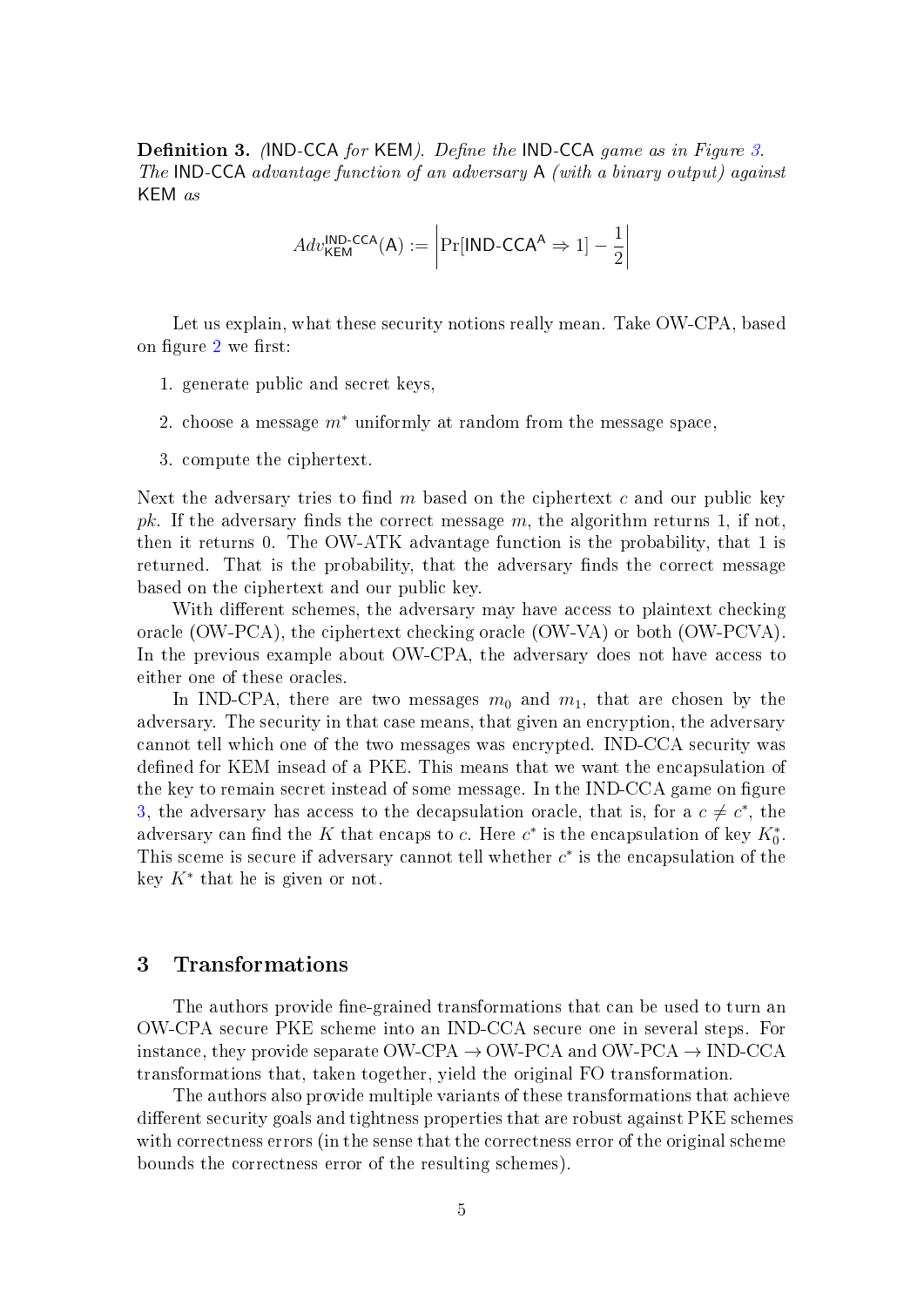Before talking about the transformations in detail, the authors remark that all transformations require a PKE scheme (and not a KEM) and they view it as an interesting open problem to construct similar transformations that only assume KEMs, because of the potential of additional efficiency gain.



Figure 4: The modular transformations. Solid arrows indicate tight reductions, dashed arrows indicate non-tight reductions.

<span id="page-5-0"></span>

| Transformation                                                                    | Security implication QROM?                 |              | $\mathbf{ROM}$<br>Tightness? | Requirements            |
|-----------------------------------------------------------------------------------|--------------------------------------------|--------------|------------------------------|-------------------------|
| $PKE_1 = T[ PKE, G]$ (§3.1)                                                       | OW-CPA $\Rightarrow$ OW-PCA                |              |                              | none                    |
| $PKE_1 = T[PKE, G]$ (§3.1)                                                        | $IND-CPA \Rightarrow OW-PCA$               |              |                              | none                    |
| $PKE_1 = T[PKE, G]$ (§3.1)                                                        | $OW\text{-}CPA \Rightarrow OW\text{-}PCVA$ | $\checkmark$ |                              | $\gamma$ -spread        |
| $PKE_1 = T[PKE, G]$ (§3.1)                                                        | $IND-CPA \Rightarrow OW-PCVA$              |              |                              | $\gamma$ -spread        |
| $KEM^{\mathcal{L}} = U^{\mathcal{L}}[PKE_1, H]$ (§3.2)                            | $OW-PCA \Rightarrow IND-CCA$               |              |                              | none                    |
| $KEM^{\perp} = U^{\perp} [PKE_1, H]$ (§3.2)                                       | $OW-PCVA \Rightarrow IND-CCA$              |              |                              | none                    |
| $KEM_m^{\mathcal{L}} = U_m^{\mathcal{L}}[PKE_1, H]$ (§3.2)                        | $OW-CPA \Rightarrow IND-CCA$               |              |                              | $det.$ PKE <sub>1</sub> |
| $KEM_m^{\perp} = U_m^{\perp}$ [PKE <sub>1</sub> , H] (§3.2)                       | OW-VA $\Rightarrow$ IND-CCA                |              |                              | $det.$ PKE <sub>1</sub> |
| $QKEM_m^{\perp} = QU_m^{\perp}[PKE_1, H, H']$ (§4.3) OW-PCA $\Rightarrow$ IND-CCA |                                            |              |                              | none                    |
| $PKE_{\ell} = S^{\ell} [PKE, F]$ (§3.4)                                           | $OW-CPA \Rightarrow IND-PCA$               |              |                              | none                    |

Figure 5: Properties of the transformations. The tightness row only refers to tightness in the standard random oracle model; reductions in the quantum random oracle model are non-tight.

All the security reductions of the transformations can be found in Figure [5.](#page-5-0) Now we give you more detailed descriptions of the transformations.

T: from OW-CPA to OW-PCA security ("Derandomization" + "Re-encryption"). T is Encrypt-with-Hash construction: From an encryption scheme PKE and a hash function G, we build a deterministic encryption scheme  $PKE_1 = T[PKE, G]$  by

$$
\mathsf{Enc}_1(pk, m) := \mathsf{Enc}(pk, m; \mathsf{G}(m)),
$$

where  $\mathsf{G}(m)$  is used as random coins for **Enc.** If ROM is tight, we get OW-PCA security from a IND-CPA secure PKE. If PKE is  $\gamma$ -spread, then PKE<sub>1</sub> is even OW-PCVA secure. Let us note that OW-PCVA security in Figure [5](#page-5-0) is PCA security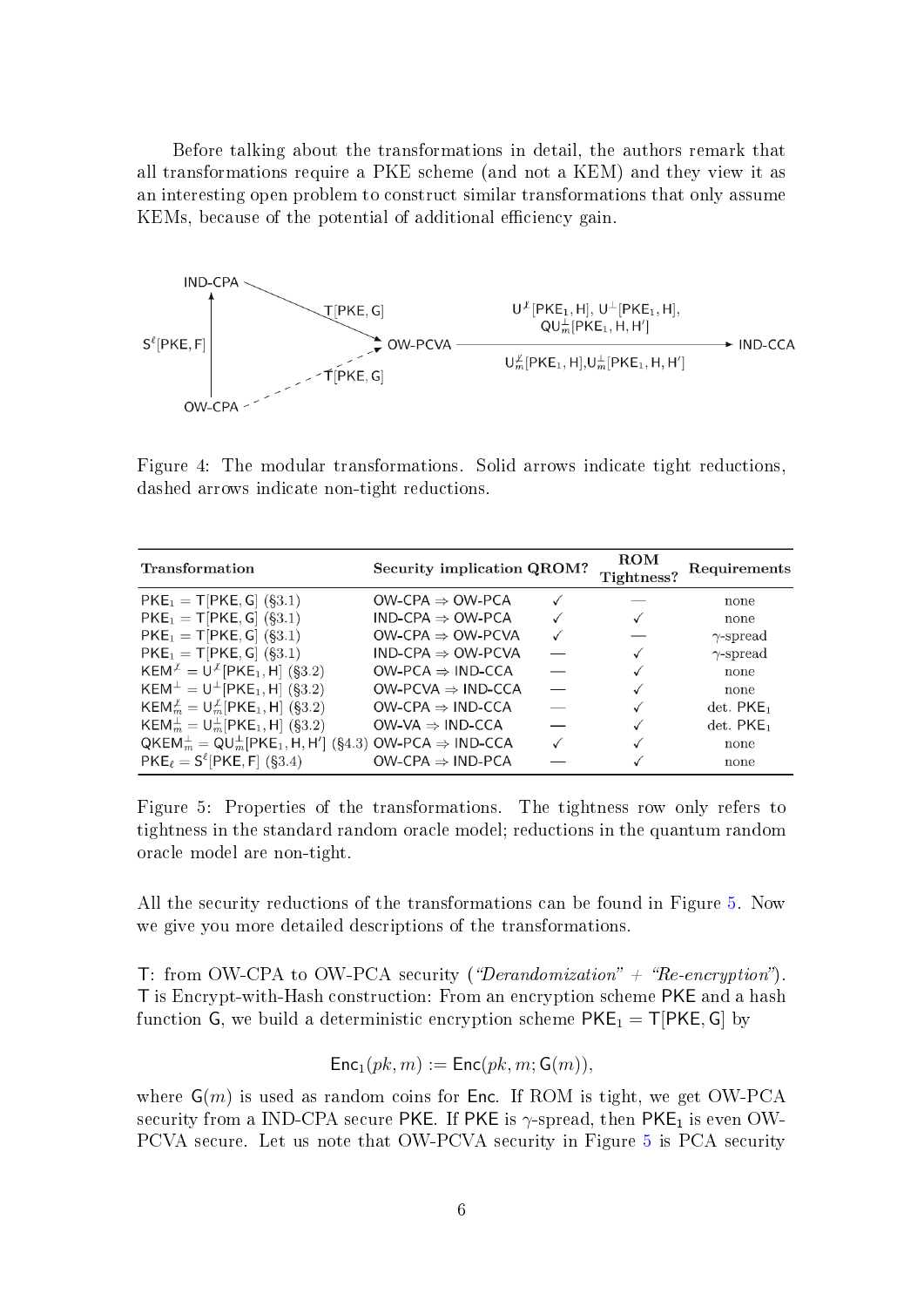where the adversary additionally has access to a validity oracle  $Cvo(c)$ . Validity oracle is used to check that c does not decrypt to  $\perp$  (the validity of c).

 $\mathsf{U}^{\not\perp}$  ( $\mathsf{U}^{\perp}$ ): from OW-PCA (OW-PCVA) to IND-CCA security ("Hashing"). From an encryption scheme  $PKE_1$  and a hash function H, we build a key encapsulation mechanism  $\mathsf{KEM}^\mathcal{L} = \mathsf{U}^\mathcal{L}[\mathsf{PKE}_1,\mathsf{H}]$  with "implicit rejection" by

$$
\mathsf{Encaps}(pk) := (c \leftarrow \mathsf{Enc}_1(pk, m), K := \mathsf{H}(c, m)),
$$

where  $m$  is picked at random from the message space.

$$
\mathsf{Decaps}^{\mathcal{\not{L}}}(sk, c) = \begin{cases} \mathsf{H}(c, m) & m \neq \bot \\ \mathsf{H}(c, s) & m = \bot \end{cases},
$$

where  $m := \mathsf{Dec}(sk, c)$  and s is a random seed which is contained in sk.

Authors also defined  $\mathsf{KEM}^\perp = \mathsf{U}^\perp[\mathsf{PKE}_1,\mathsf{H}]$  with "explicit rejection". It differs from KEM<sup> $\neq$ </sup> only in decapsulation:

$$
\mathsf{Decaps}^{\perp}(sk,c) = \begin{cases} \mathsf{H}(c,m) & m \neq \perp \\ \perp & m = \perp \end{cases},
$$

where  $m := \mathsf{Dec}(sk, c)$ .

So  $\mathsf{U}^{\not\perp}$  gives us security from OW-PCA to IND-CCA and  $\mathsf{U}^{\perp}$  from OW-PCVA to IND-CCA.

 $\mathsf{U}_m^{\not\perp}$  ( $\mathsf{U}_m^{\perp}$ ): from deterministic OW-PCA (OW-VA) to IND-CCA security ("Hash*ing*"). Transformation  $\bigcup_{m}^{\infty} (\bigcup_{m}^{\perp})$  is a variant of  $\bigcup^{\infty} (\bigcup_{m}^{\perp})$ , where  $K = H(c, m)$  is replaced by  $K = H(m)$ . OW-VA security is OW-CPA security, where the adversary is given access to a validity oracle.

The authors define multiple variants of transformation U, because it gives a larger variety of possible combined transformations that have different requirements and properties. They remark that all previous variants of the FO transformation require the underlying PKE scheme to be  $\gamma$ -spread, which means that ciphertexts have sufficiently large entropy. Not all transformations described in this paper need this property. For example, combining two results about the transformations T and  $\mathsf{U}^{\mathcal{L}}$ , we can show that the original FO transformation yields IND-CCA security from IND-CPA security with a tight security reduction. On the other hand combining  $\mathsf T$  and  $\mathsf{U}^{\perp}$ , yields IND-CCA security from the weaker OW-CPA security but without a tight security reduction. But at the same time the encryption scheme PKE needs to be  $\gamma$ -spread.

The modular treatment also makes it easier to prove the security of the transformations (instead of having one big proof we have many smaller ones). On the other hand, having so many different notations may confuse some readers.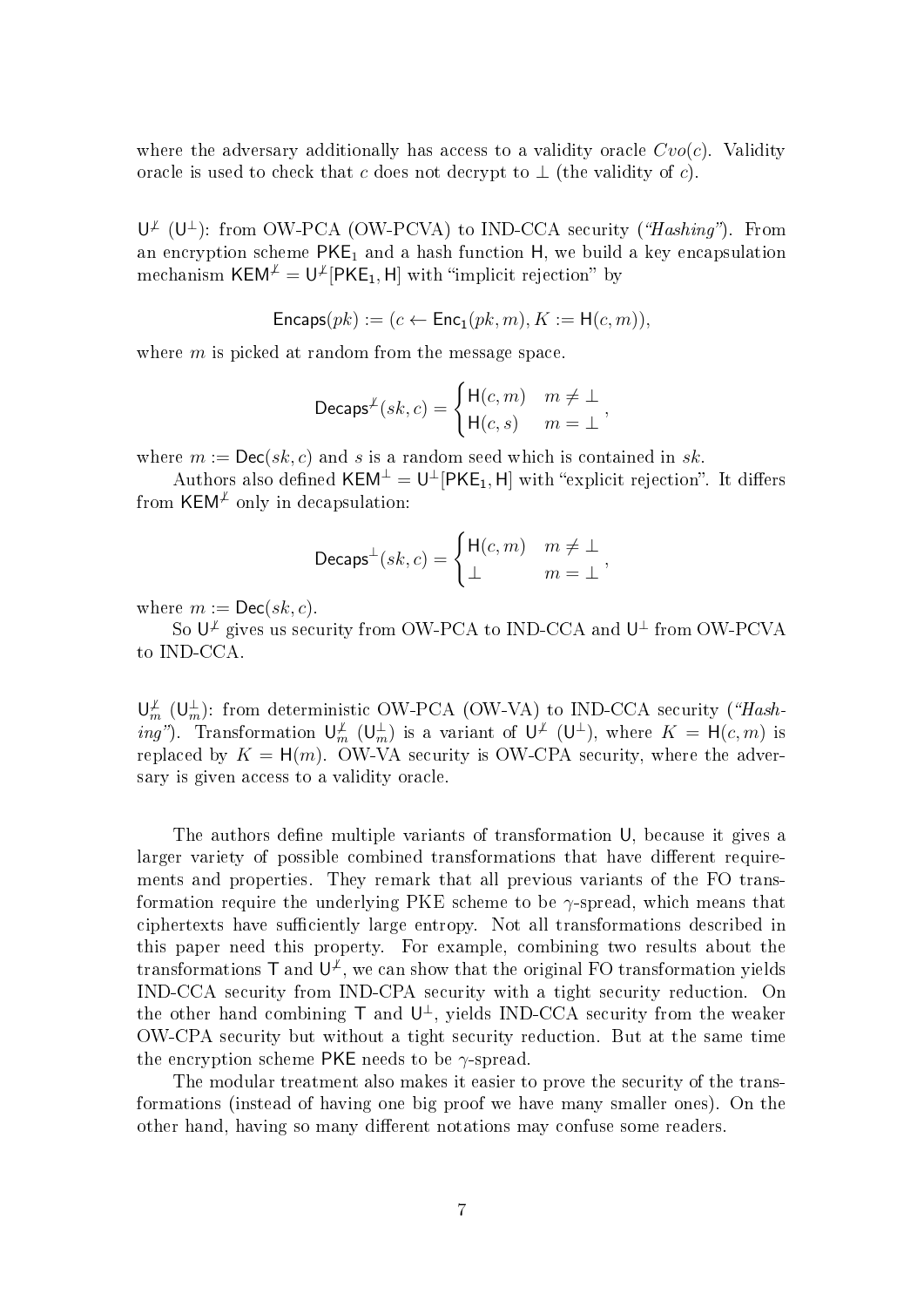$\mathsf{QU}_{m}^{\perp}$ : from OW-PCA to IND-CCA security in the QROM. First the authors prove that transformation T also works in the quantum random oracle model. Next, they build a key encapsulation mechanism  $\mathsf{QKEM}_m^\perp = \mathsf{QU}_m^\perp[\mathsf{PKE}_1, \mathsf{H}, \mathsf{H}']$  with explicit rejection by defining

$$
\mathsf{QEncaps}_m(pk) := (\underbrace{(c \leftarrow \mathsf{Enc}_1(pk,m), d := \mathsf{H}'(m))}_{\text{ciphertext}}, \underbrace{K := \mathsf{H}(m)}_{\text{encapsulated key}}),
$$

where  $m$  is picked at random from the message space and

$$
\mathsf{QDecaps}_m^\perp(sk,c,d) = \begin{cases} \mathsf{H}(m') & m' \neq \bot \\ \bot & m' = \bot \vee \mathsf{H}'(m') \neq d \end{cases},
$$

where  $m':=\mathsf{Dec}(sk, c)$ . So,  $\mathsf{QU}_{m}^{\perp}$  differs from  $\mathsf{U}^{\perp}$  only in the additional hash value  $d$  from the ciphertext. Here,  $H'$  is a random oracle with matching domain and image.

These transformations are used for the final FO transformations in the following way:

| Transformation                                                     | QROM? | <b>ROM</b><br>Tightness? | Requirements     |
|--------------------------------------------------------------------|-------|--------------------------|------------------|
| $\overline{FO^{\perp}}$ [PKE, G, H] := $U^{\perp}$ [T[PKE, G], H]  |       |                          | none             |
| $FO^{\perp}$ [PKE, G, H] := $U^{\perp}$ [T[PKE, G], H]             |       |                          | $\gamma$ -spread |
| $FO_m^{\mathcal{L}}[PKE, G, H] := U_m^{\mathcal{L}}[T[PKE, G], H]$ |       |                          | none             |
| $FO_m^{\perp}[PKE, G, H] := U_m^{\perp}[T[PKE, G], H]$             |       |                          | $\gamma$ -spread |
| $QFO_m^{\perp}[PKE, G, H, H'] := QU_m^{\perp}[T[PKE, G], H, H']$   |       |                          | none             |

As a result they obtain that IND-CCA security of  $\mathsf{FO}^\mathcal{L}[\mathsf{PKE}, \mathsf{G}, \mathsf{H}]$ ,  $\mathsf{FO}^\mathcal{L}[\mathsf{PKE}, \mathsf{G}, \mathsf{H}]$ ,  $\mathsf{FO}_{m}^{\mathcal{L}}[\mathsf{PKE},\mathsf{G},\mathsf{H}]$  and  $\mathsf{FO}_{m}^{\perp}[\mathsf{PKE},\mathsf{G},\mathsf{H}]$  non-tightly reduces to the OW-CPA security of PKE, and tightly reduces to the IND-CPA security of PKE, in the random oracle model. Further, IND-CCA security of  $\mathsf{QFO}_{m}^{\perp}[\mathsf{PKE}, \mathsf{G}, \mathsf{H}, \mathsf{H}']$  reduces to the OW-CPA security of PKE, in the quantum random oracle model. As it is common in the quantum random oracle model, all of the reductions are (highly) non-tight and authors leave it as an open problem to derive a tighter security reduction of T.

Transformation  $S^l$ : From OW-CPA to IND-CPA, Tightly. Transformation  $S<sup>l</sup>$  offers the following tradeoff between efficiency and tightness, in case one needs to rely on OW-CPA security instead of IND-CPA security.  $S<sup>l</sup>$  transforms an OW-CPA secure PKE into an IND-CPA secure PKE<sub>l</sub>, where l is a parameter.

$$
\mathsf{Enc}_l(pk,m) := (\mathsf{Enc}(pk, x_1), \dots, \mathsf{Enc}(pk, x_l), m \oplus \mathsf{G}(x_1, \dots, x_l)).
$$

The reduction loses a factor of  $q_G^{1/l}$  $\mathsf{G}^{1/\ell}$ , where  $q_{\mathsf{G}}$  is the number of G-queries an adversary makes.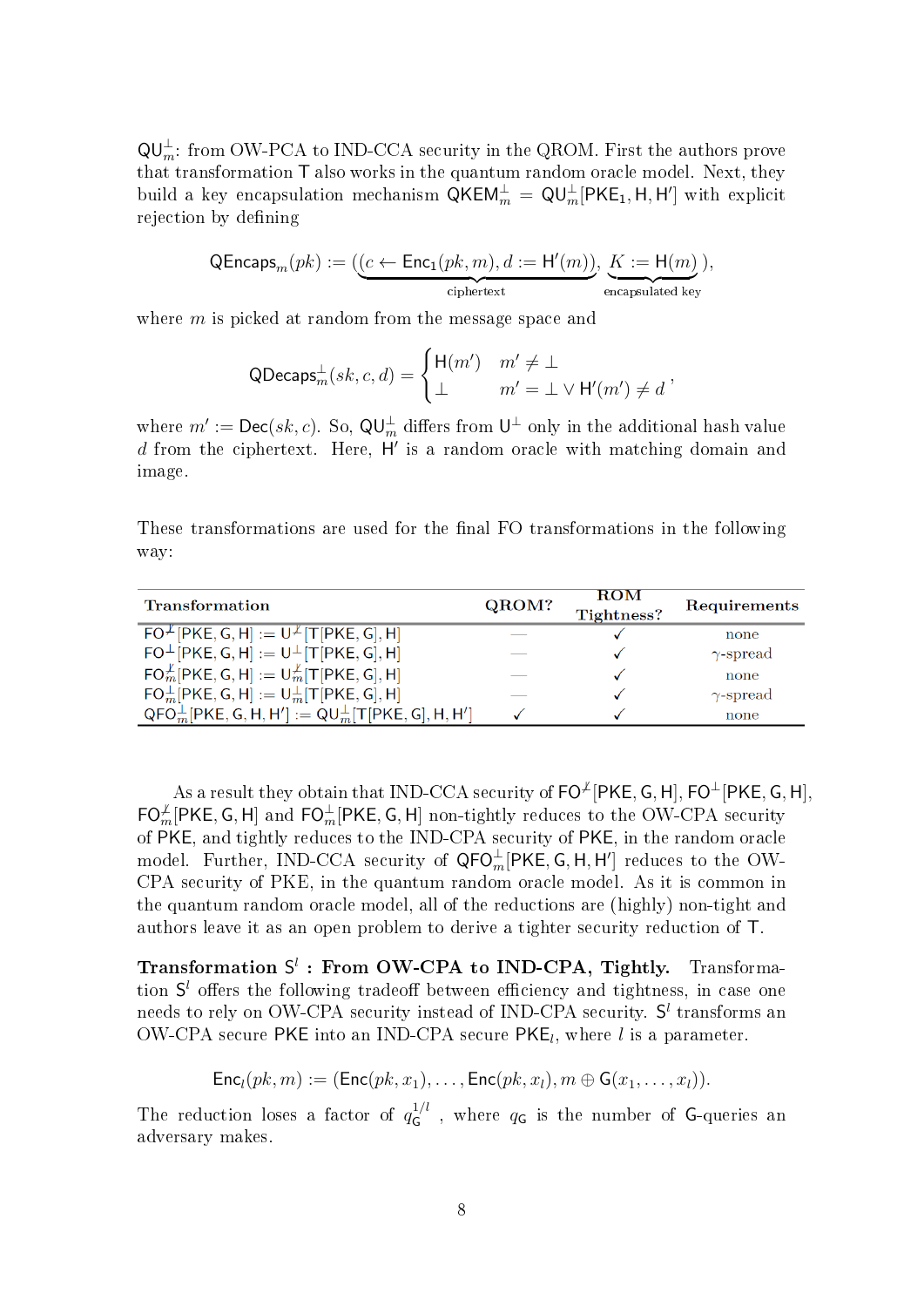# 4 Modular FO Transformations

Next we introduce one of the transformations mentioned in the previous section: transformation T, that transforms any OW-CPA secure encryption scheme PKE into a OW-PCA secure encryption scheme  $PKE<sub>1</sub>$ .

#### Transformation T: From OW-CPA/IND-CPA to OW-PCVA.

As mentioned in the previous sections, transformation  $\mathsf T$  satisfies different security notations based on the properties of the underlying encryption scheme PKE. Let us look at the case where PKE is OW-CPA secure. Also assume, that PKE  $\gamma$ -spread. In this case T transforms the public-key encryption scheme into an OW-PCVA secure one.

<span id="page-8-0"></span>

| Enc <sub>1</sub> (pk, m)                                           | $Dec_1(\mathit{sk}, c)$                                             |
|--------------------------------------------------------------------|---------------------------------------------------------------------|
| $\overline{01}$ $c := \overline{\text{Enc}}(pk, m; \mathsf{G}(m))$ | 03 $m' := \textsf{Dec}(sk, c)$ .                                    |
| $\sqrt{02}$ return c                                               | 04 if $m' = \perp$ or $\mathsf{Enc}(pk, m'; \mathsf{G}(m')) \neq c$ |
|                                                                    | return $\perp$<br>05                                                |
|                                                                    | 06 else return $m'$                                                 |

Figure 6: OW-PCVA-secure encryption scheme  $PKE_1 = T[PKE, G]$ .

**The construction.** Take  $PKE_1 = T[PKE, G]$ , where public-key encryption scheme PKE = (Gen, Enc, Dec) has message space M and randomness space  $\mathcal{R}$ . and a random oracle  $G : \mathcal{M} \to \mathcal{R}$ . The algorithms of  $PKE_1 = (Gen, Enc_1, Dec_1)$  are defined in Figure [6.](#page-8-0) Note that the resulting encryption is deterministic (it always produces the same ciphertext for a given message and public key). The decryption returns a message only if the encryption of the decrypted message gives back the correct ciphertext c. Otherwise  $\perp$  is returned.

Let us try to give some intuition about why using randomness that depends on the message (that is  $\mathsf{G}(m)$ ) is useful. The meaning of OW-PCA is that a ciphertext can be created only if you know the plaintext. But the weaker notion of OW-CPA does not guarantee that. Take ElGamal encryption scheme, for example. During the encryption we find  $Enc(pk, m) = (g^r, m \cdot h^r)$ . Since r is randomly chosen, any two random group elements form a valid ciphertext. But, after applying transformation T, the encryption would give  $Enc(pk, m) = (g^{\mathsf{G}(m)}, m \cdot h^{\mathsf{G}(m)})$ . Since both parts of the ciphertext now depend on the message  $m$ , two random group elements will not work anymore (with high probability).

The following theorem from  $[1]$  establishes the security of  $PKE<sub>1</sub>$  that we just described.

<span id="page-8-1"></span>Theorem 1. (PKE OW-CPA  $\xrightarrow{ROM}$  PKE<sub>1</sub> OW-PCVA) If PKE is  $\delta$ -correct, then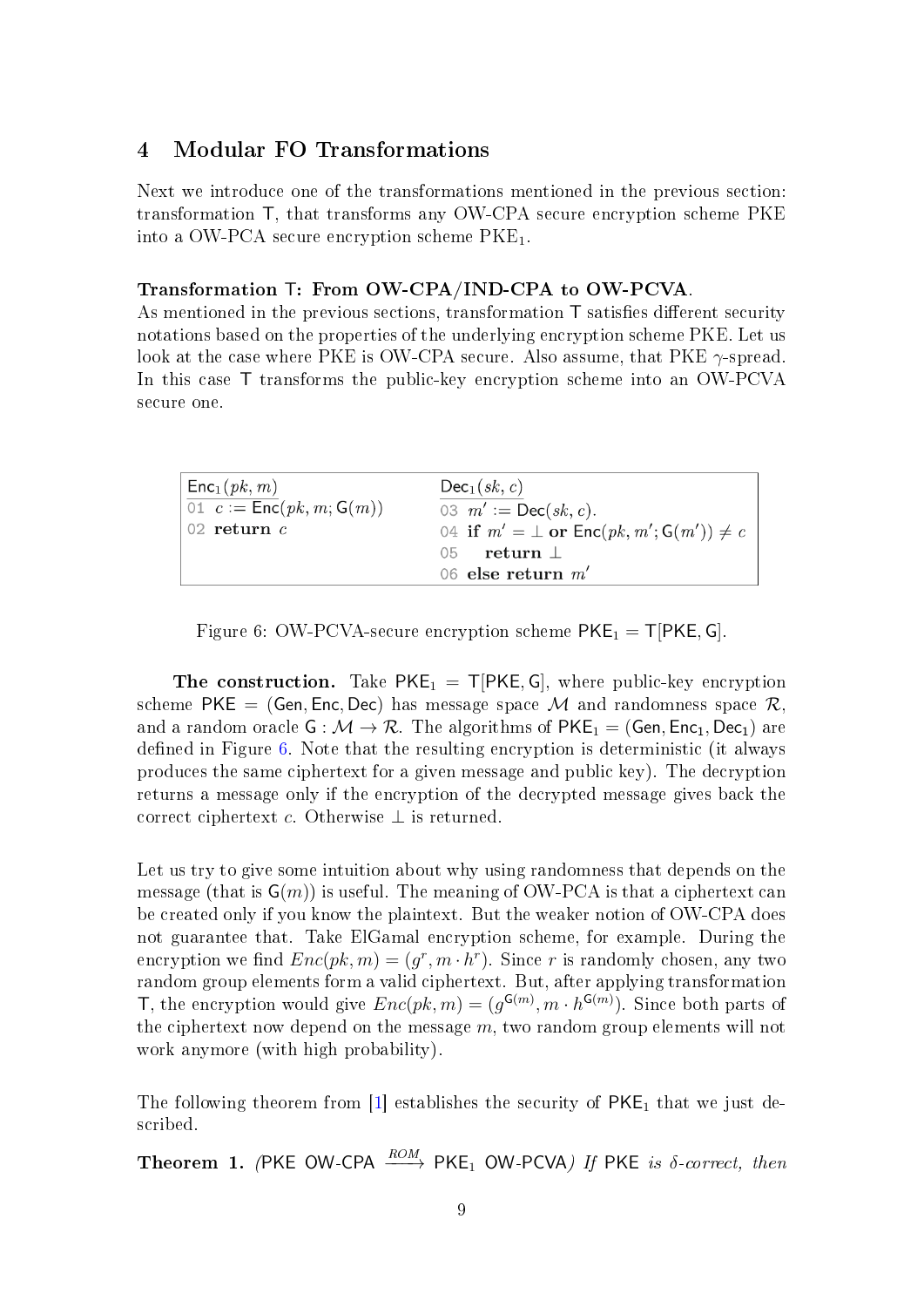PKE<sub>1</sub> is  $\delta_1$ -correct in the random oracle model with  $\delta_1(q_G) = q_G \cdot \delta$ . Assume PKE to be  $\gamma$ -spread. Then, for any OW-PCVA adversary B that issues at most  $q_G$  queries to the random oracle  $G$ ,  $q_P$  queries to a plaintext checking oracle Pco, and  $q_V$  queries to a validity checking oracle Cvo, there exists an OW-CPA adversary A such that

$$
Adv^{\sf OW\text{-}PCVA}_{\sf PKE_1}(\textsf{B}) \leq q_{\sf G} \cdot \delta + q_{\sf V} \cdot 2^{-\gamma} + (q_{\sf G}+1) \cdot Adv^{\sf OW\text{-}CPA}_{\sf PKE}(\textsf{A})
$$

and the running time of A is about that of B.

This theorem consists of two parts. Let us prove the first part, which says that if PKE is  $\delta$ -correct, then PKE<sub>1</sub> is  $\delta_1$ -correct in the random oracle model with  $\delta_1(q_{\mathsf{G}}) = q_{\mathsf{G}} \cdot \delta.$ 

**Proof.** Consider an adversary A playing the correctness game COR-RO (figure [1\)](#page-2-0) of PKE<sub>1</sub> in the random oracle model. We know that adversary issues at most  $q<sub>G</sub>$ (distinct) queries  $G(m_1), \ldots, G(m_{q_G})$  to G. Call such a query  $G(m_i)$  problematic iff it exhibits a correctness error in  $\mathsf{PKE}_1$  (that means  $Dec(sk, Enc(pk, m_i; \mathsf{G}(m_i))) \neq$  $m_i$ ). Since the random oracle G outputs independently random variables, each  $\mathsf{G}(m_i)$  is problematic with probability at most  $\delta$ . That is because PKE is  $\delta$ -correct. Now, if we want the probability that at least one  $G(m_i)$  is problematic, we take union of the bounds, that is  $q_{\mathsf{G}} \cdot \delta$ . This proves that PKE<sub>1</sub> is  $\delta_1$ -correct in the random oracle model with  $\delta_1(q_{\mathsf{G}}) = q_{\mathsf{G}} \cdot \delta$ .

For the full proof see [\[2\]](#page-11-5), but the main idea of the second part of the proof is that since  $Enc_1$  is deterministic, the  $PCA(\cdot, \cdot)$  oracle can be equivalently implemented by "re-encryption". This means that  $Dec(sk, c)$  first decrypts c into m' and rejects if  $Enc(pk, m', G(m') \neq c)$ . The  $Cvo(\cdot)$  oracle can be implemented by controlling the random oracles.  $Cvo(c)$  usually finds the decyption m' of a ciphertext c, checks that  $m'$  is in the message space and that encryption the message  $m'$ gives back the correct c. Instead this can be equivalently implemented by finding  $(m, G(m))$  from hash list and checking that  $Enc(pk, m; G(m) = c)$ . The hash list contains all tuples  $(x, \mathsf{G}(x))$  that G was queried on.

By definition, OW-PCA security is OW-PCVA security with no queries to the validity checking oracle  $(q_V := 0)$ . Hence, the bound of Theorem [1](#page-8-1) shows that **PKE<sub>1</sub>** is OW-PCA secure, without requiring PKE to be  $\gamma$ -spread. So this theorem gives us two transformations from figure  $5$ . For detailed descriptions and proofs about the other transformations  $\mathsf{U}^{\neq}$ ,  $\mathsf{U}_m^{\neq}$ ,  $\mathsf{U}^{\perp}$ ,  $\mathsf{U}_m^{\perp}$ , see [\[2\]](#page-11-5).

#### 4.1 The Resulting KEMs

For completeness, the authors combine transformation  $\top$  with  $\{\bm{\mathsf{U}}^\mathcal{L},\bm{\mathsf{U}}_m^\mathcal{L},\bm{\mathsf{U}}_m^\mathcal{L},\bm{\mathsf{U}}_m^\mathcal{L}\}$  to obtain four variants of the FO transformations: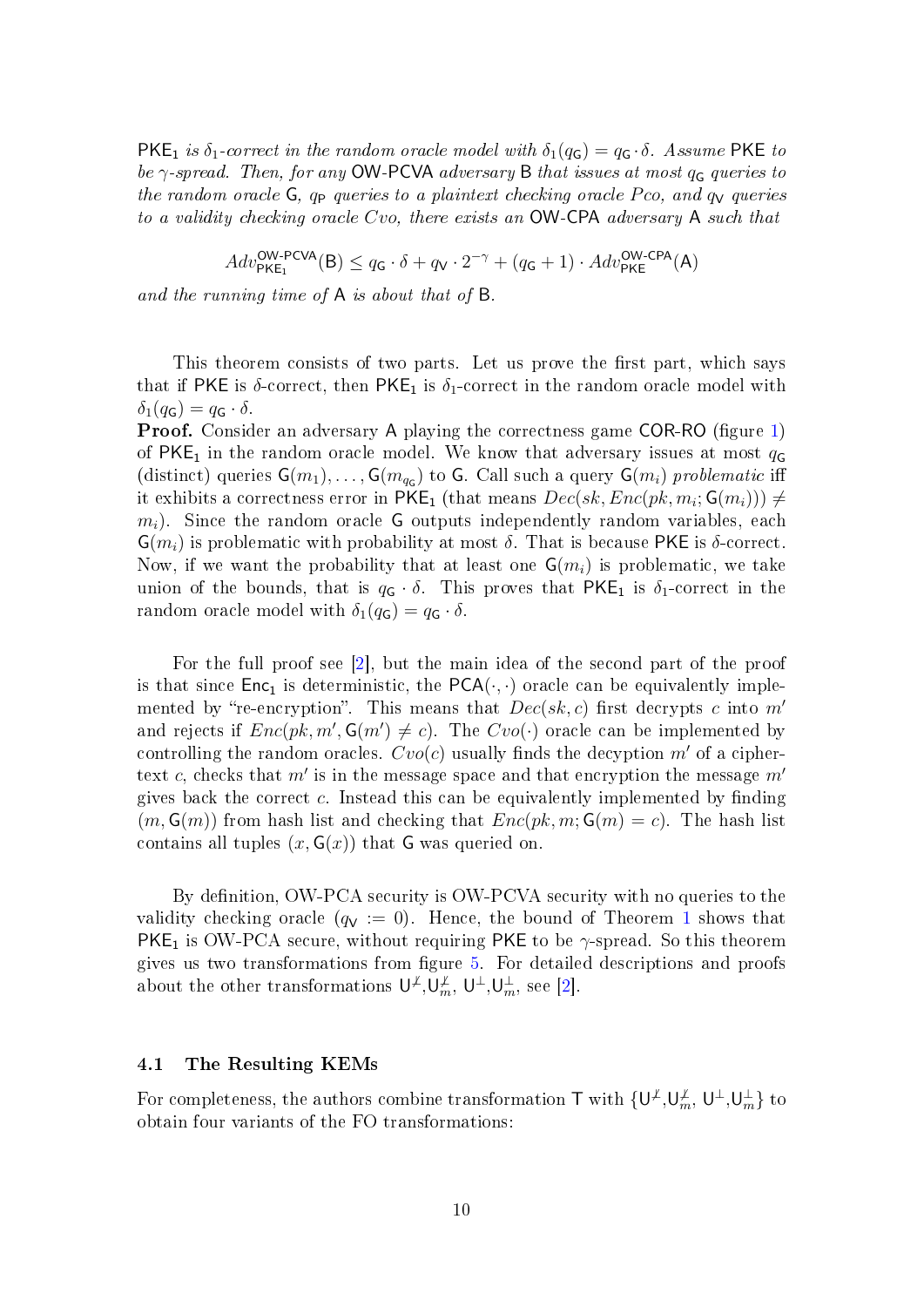$KEM^{\not L} = FO^{\not L}[PKE, G, H] := U^{\not L}[T[PKE, G], H] = (Gen^{\not L}, Encaps, Decaps^{\not L})$  $KEM^{\perp} = FO^{\perp}[PKE, G, H] := U^{\perp}[T[PKE, G], H] = (Gen, Encaps, Decaps^{\perp})$  $\mathsf{KEM}_{m}^{\not\perp} = \mathsf{FO}_{m}^{\not\perp}[\mathsf{PKE}, \mathsf{G}, \mathsf{H}] := \mathsf{U}_{m}^{\not\perp}[\mathsf{T}[\mathsf{PKE}, \mathsf{G}], \mathsf{H}] = (\mathsf{Gen}^{\not\perp}, \mathsf{Encaps}_{m}, \mathsf{Decaps}_{m}^{\not\perp})$ <br>  $\mathsf{KEM}_{m}^{\perp} = \mathsf{FO}_{m}^{\perp}[\mathsf{PKE}, \mathsf{G}, \mathsf{H}] := \mathsf{U}_{m}^{\perp}[\mathsf{T}[\mathsf{PKE}, \mathsf{G}], \mathsf{H}] =$ 

The following table provides (simplified) concrete bounds of the IND-CCA security of KEM. The left column provides the bounds relative to the OW-CPA advantage and the right column relative to IND-CPA advantage.

| KEM                   | Concrete bounds on $Adv_{KEM}^{IND-CCA}(B) \leq$                                                                                                               |                                                                                                                                                               |  |
|-----------------------|----------------------------------------------------------------------------------------------------------------------------------------------------------------|---------------------------------------------------------------------------------------------------------------------------------------------------------------|--|
| $KEM^{\mathcal{L}}$   | $q_{\text{RO}} \cdot \delta + \frac{2q_{\text{RO}}}{ \mathcal{M} } + 2q_{\text{RO}} \cdot \text{Adv}_{\text{PKE}}^{\text{OW-CPA}}(A)$                          | $q_{\mathsf{RO}} \cdot \delta + \frac{3q_{\mathsf{RO}}}{ \mathcal{M} } + 3 \cdot \mathrm{Adv}_{\mathsf{PKE}}^{\mathsf{IND}\text{-}\mathsf{CPA}}(\mathsf{A}')$ |  |
| $KEM^{\perp}$         | $q_{\text{RO}} \cdot (\delta + 2^{-\gamma}) + 2q_{\text{RO}} \cdot \text{Adv}_{\text{PKE}}^{\text{OW-CPA}}(A)$                                                 | $q_{\mathsf{RO}} \cdot (\delta + 2^{-\gamma}) + \frac{3q_{\mathsf{RO}}}{ \mathcal{M} } + 3 \cdot \mathrm{Adv}_{\mathsf{PKE}}^{\mathsf{IND-CPA}}(A')$          |  |
| $KEM_m^{\mathcal{L}}$ | $(2q_{\text{RO}} + q_D) \cdot \delta + \frac{2q_{\text{RO}}}{ \mathcal{M} } + 2q_{\text{RO}} \cdot \text{Adv}_{\text{PKE}}^{\text{OW-CPA}}(A)$                 | $(2q_{\text{RO}} + q_D) \cdot \delta + \frac{3q_{\text{RO}}}{ \mathcal{M} } + 3 \cdot \text{Adv}_{\text{PKE}}^{\text{IND-CPA}}(A')$                           |  |
| $KEM_m^{\perp}$       | $(2q_{\mathsf{RO}} + q_D) \cdot \delta + q_{\mathsf{RO}} \cdot 2^{-\gamma} + 2q_{\mathsf{RO}} \cdot \mathrm{Adv}_{\mathsf{PKE}}^{\mathsf{OW-CPA}}(\mathsf{A})$ | $(2q_{\text{RO}} + q_D) \cdot \delta + q_{\text{RO}} \cdot 2^{-\gamma} + 3 \cdot \text{Adv}_{\text{PKE}}^{\text{IND-CPA}}(A')$                                |  |

# 5 Modular FO Transformation in the QROM

In this section, we will revisit the transformations in the quantum random oracle model (QROM). The following transformations hold:

- Transformation T: From OW-CPA to OW-PCA in the QROM
- Transformation  $\mathsf{QU}_{m}^{\perp}$ : From OW-PCA to IND-CCA in the QROM.
- Transformation  $\mathsf{QU}_{m}^{\mathcal{L}}$ : From OW-PCA to IND-CCA in the QROM.

Combining these transformations gives following KEMs:

$$
QKEM_m^{\perp} = QFO_m^{\perp}[PKE, G, H, H'] := QU_m^{\perp}[T[PKE, G], H, H']
$$
  
= (Gen, QEncaps<sub>m</sub>, QDecaps<sub>m</sub>)  

$$
QKEM_m^{\nperp} = QFO_m^{\nperp}[PKE, G, H, H'] := QU_m^{\nperp}[T[PKE, G], H, H']
$$
  
= (Gen<sup>\nperp</sup>, QEncaps<sub>m</sub>, QDecaps<sub>m</sub><sup>\nperp</sup>).

As a final result, the authors provide (simplified) concrete bounds of IND-CCA security of KEM  $\in \{\mathsf{QKEM}_m^\neq, \mathsf{QKEM}_m^\perp\}$  in the quantum random oracle model, in the following table.

| KFM | Concrete bound on $\text{Adv}_{\mathsf{KFM}}^{\mathsf{IND}\text{-}\mathsf{CCA}}(\mathsf{B}) \leq$                                     |  |
|-----|---------------------------------------------------------------------------------------------------------------------------------------|--|
|     | $QKEM_m^{\mathcal{L}}, QKEM_m^{\perp} \quad 8q_{RO}\sqrt{\delta \cdot q_{RO}^2 + q_{RO} \cdot \sqrt{\mathrm{Adv}_{PKE}^{OW-CPA}}(A)}$ |  |